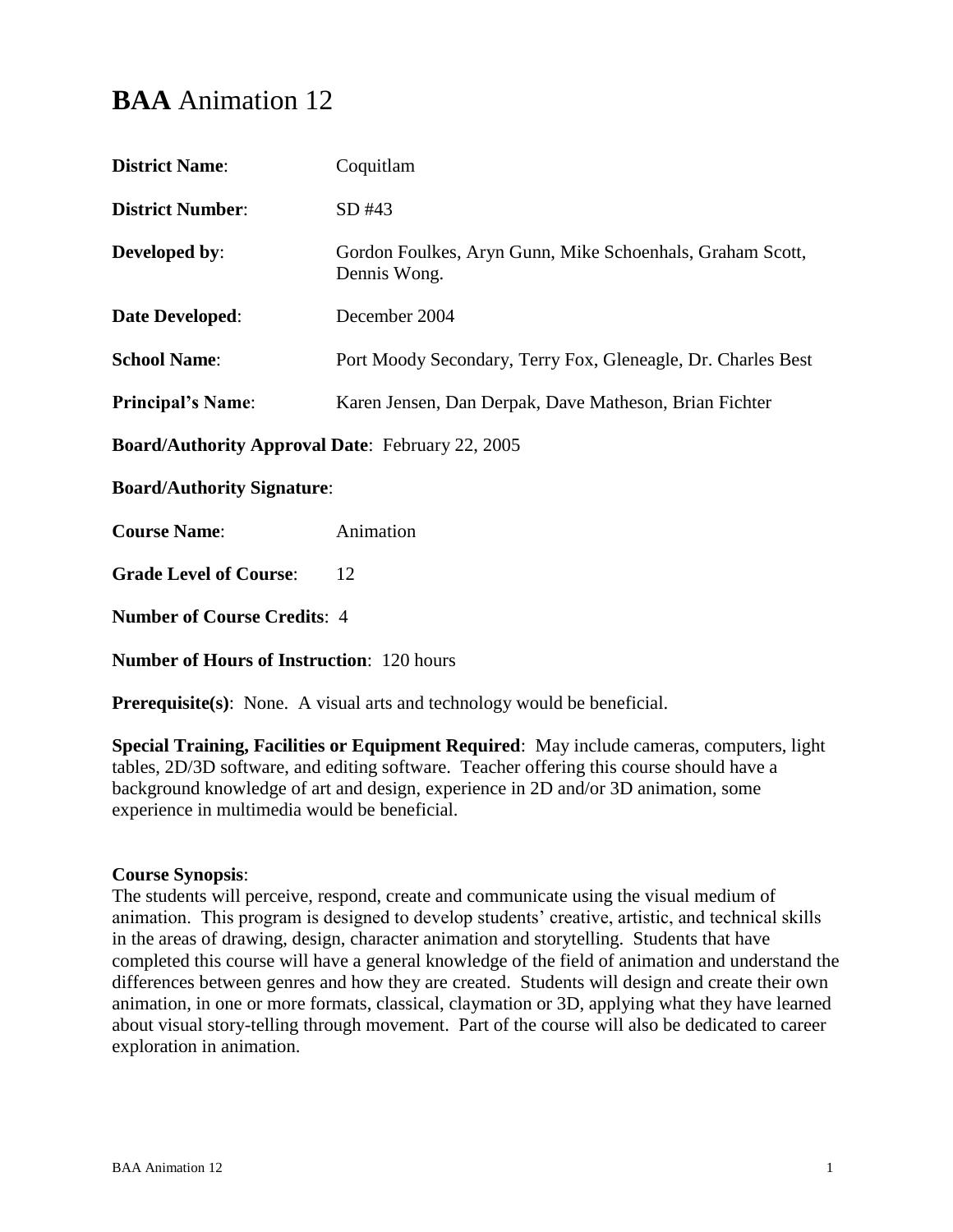# **Rationale**:

In the last decade, animation has become a growth industry in Vancouver. The success of animated television series and major film productions has created an increasing demand for skilled animation artists. Consumer demand for high quality animation and visuals has also fuelled the growth of the computer animation and special effects industries. Visual artists with excellent character animation skills and a solid understanding of computer animation technology are in demand world-wide.

Student interest in the field of animation as a career choice and personal interest as a means of artistic expression is on the rise. Many local colleges now offer post-secondary degrees, diplomas, and certificates in animation and several are expecting students to have a portfolio and/or a demo reel as a prerequisite. Coquitlam district has offered locally developed animation courses for the past several years and students are expecting to continue studies in this field in the future.

#### **Organizational Structure**:

| Unit/Topic | <b>Title</b>                                       | <b>Time</b> |
|------------|----------------------------------------------------|-------------|
| Unit 1     | Introduction to Animation – Contextual Exploration | 20 hours    |
| Unit 2     | <b>Character Design</b>                            | 20 hours    |
| Unit 3     | Principles and Concepts of Animation               | 40 hours    |
| Unit 4     | Processes of Animation                             | 40 hours    |
|            | <b>Total Hours</b>                                 | 120 hours   |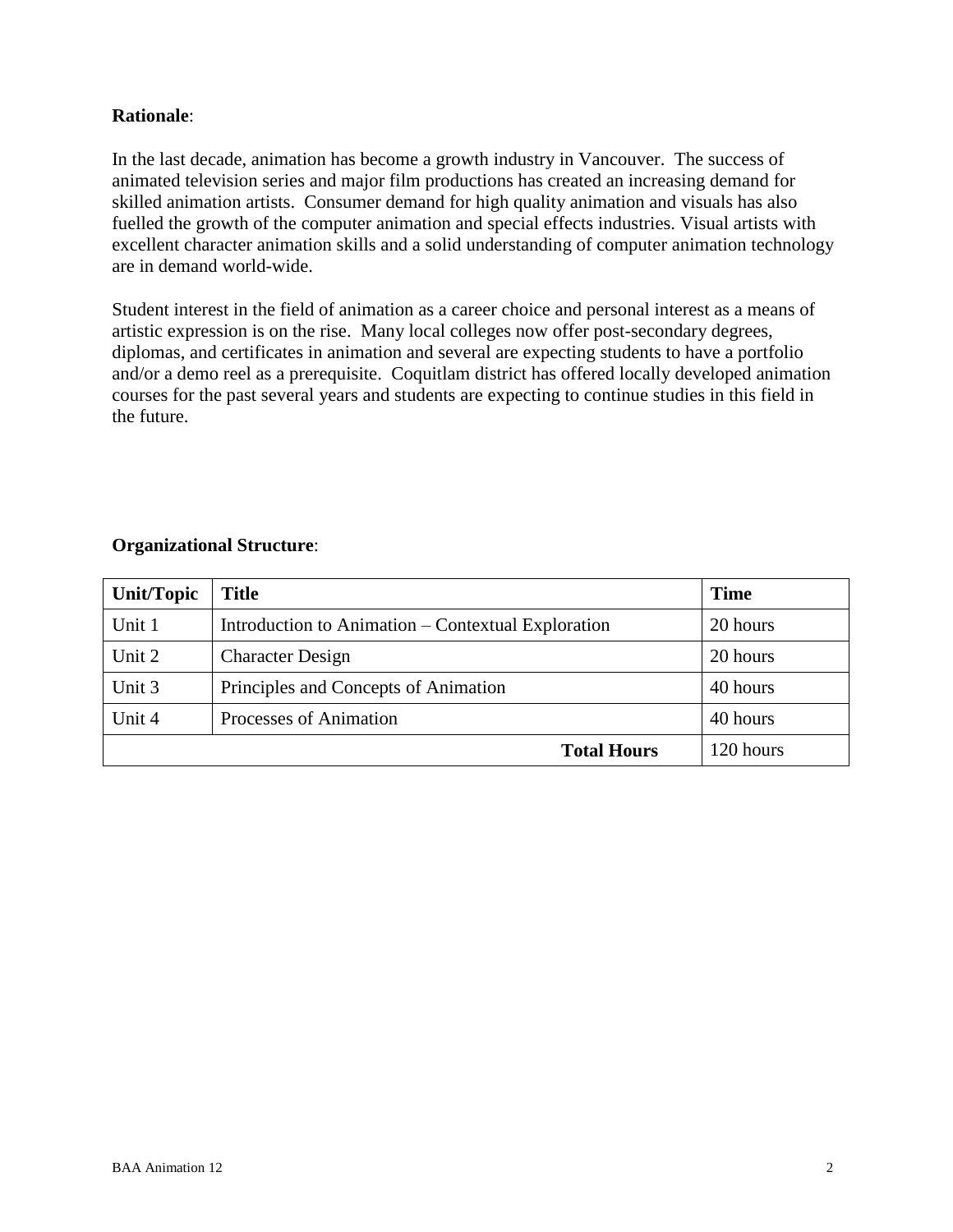# **Unit 1: Introduction to Animation – Contextual Exploration Time: 20 hours**

#### *Overview:*

In this unit students will explore the historical, cultural, social, and personal contexts of animation. Various technologies used to generate animation will be explored. Students will gain an awareness of animation as a viable career path as they explore a genre of their own interest. Students will research the educational and career options leading to a career in animation as well as the expectations of potential employers in the field.

# **Curriculum Organizer - Image-Development and Design Strategies**

*It is expected that the student will:*

develop a graphical timeline ordering to a particular type of animation

# **Curriculum Organizer - Contexts (Personal, Social, Cultural, and Historical)**

*It is expected that the student will:*

- identify the intended audience for different types of animations
- identify and explore different styles of animation
- identify alternative forms of animation
- summarize the historical timeline of animation
- analyze the various post-secondary programs for suitability for individual career paths
- assess career paths in animation in comparison to other related careers
- identify the career opportunities for and roles of persons employed in the animation industry and determine the educational prerequisites
- describe the non-traditional work environment of the field
- demonstrate an understanding of the skills and training needed to pursue animation careers

#### **Curriculum Organizer - Materials, Technologies, and Processes**

*It is expected that the student will:*

- describe the evolution of specific media technologies used to make animation
- understands the use appropriate vocabulary when discussing the materials, technologies and processes of animation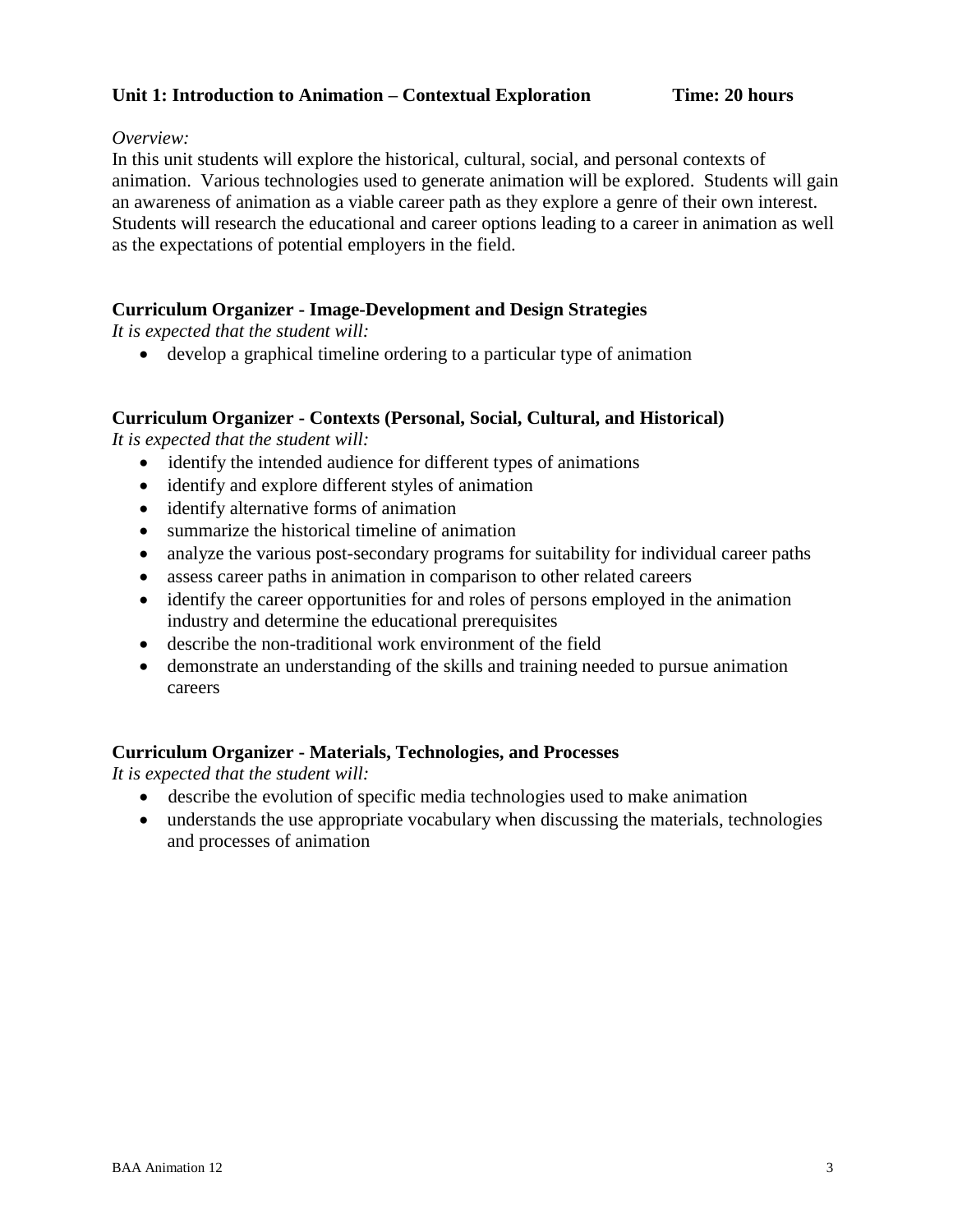# **Unit 2: Character and Layout Design <b>Time: 20 Hours**

#### *Overview:*

This unit explores the dynamics of character design as it pertains to the many genres, styles and techniques of animation.

# **Curriculum Organizer - Image-Development and Design Strategies**

*It is expected that the student will:*

- develop their knowledge of all three perspective styles
- demonstrate a thorough knowledge of compositional models utilized in both 2-D and/or 3-D animation shorts
- demonstrate an understanding of the purpose of compositional strategies
- select the *illusion of space* strategies that best suit their specific needs

# **Curriculum Organizer - Contexts (Personal, Social, Cultural, and Historical)**

*It is expected that the student will:*

- analyze character styles for colour schemes and textures
- create layouts for a specific purpose

# **Curriculum Organizer - Visual Elements and Principles of Art and Design**

*It is expected that the student will:*

- develop characters that reflect proper Appeal and Solid Drawing skills
- demonstrate the use of appropriate Elements and Principles of Design in the creation of scene layouts

#### **Curriculum Organizer - Materials, Technologies, and Processes**

*It is expected that the student will:*

 demonstrate the use of various textures and colour schemes in developing their own characters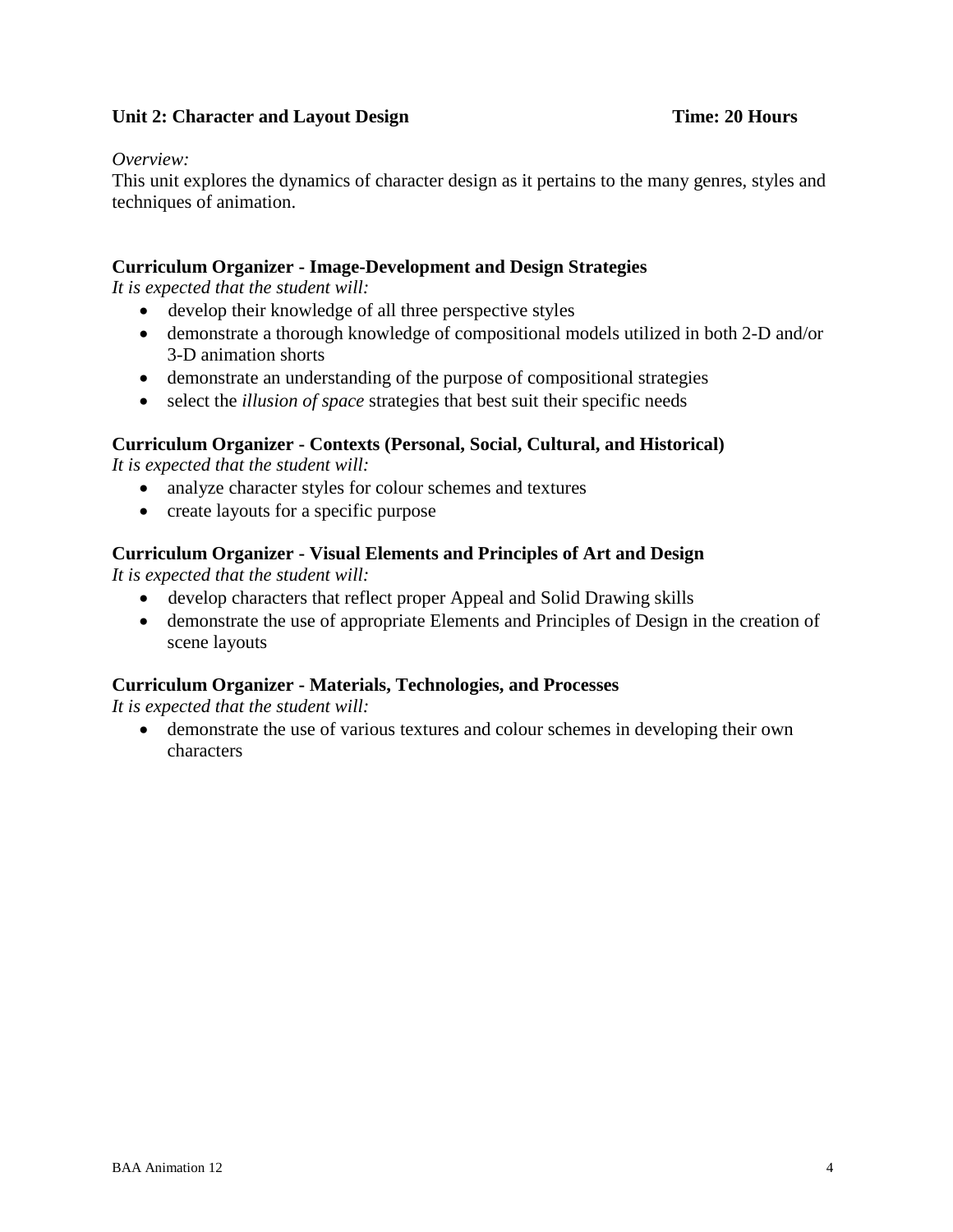# **Unit 3: Principles and Elements of Animation Time: 40 Hours**

#### *Overview:*

Walt Disney first developed the principles of animation as a method of teaching junior animators the trade of classical animation. Over the years the principles of changed to accommodate new methods of animating (EG: 3 dimensional computer animation).

# **Curriculum Organizer - Image-Development and Design Strategies**

*It is expected that the student will:*

- analyze motion to determine and create realistic keyframed animation
- demonstrate an understanding of the timing techniques used to convey realistic animated motion
- demonstrate proficiency in creating mood and atmosphere

# **Curriculum Organizer - Contexts (Personal, Social, Cultural, and Historical)**

*It is expected that the student will:*

develop their own animation style by examining the work of other animators

# **Curriculum Organizer - Visual Elements and Principles of Art and Design**

*It is expected that the student will:*

- demonstrate the use of light, sound, movement, camera and scene composition (staging)
- identify principles of animation in animated film
- demonstrate the correct use of timing for dramatic effect
- demonstrate proficiency with the Principles of Animation as they apply to character motion
- demonstrate the use of the proper attributes of movement in the creation of an animation
- develop animate objects using keyframes and motion path techniques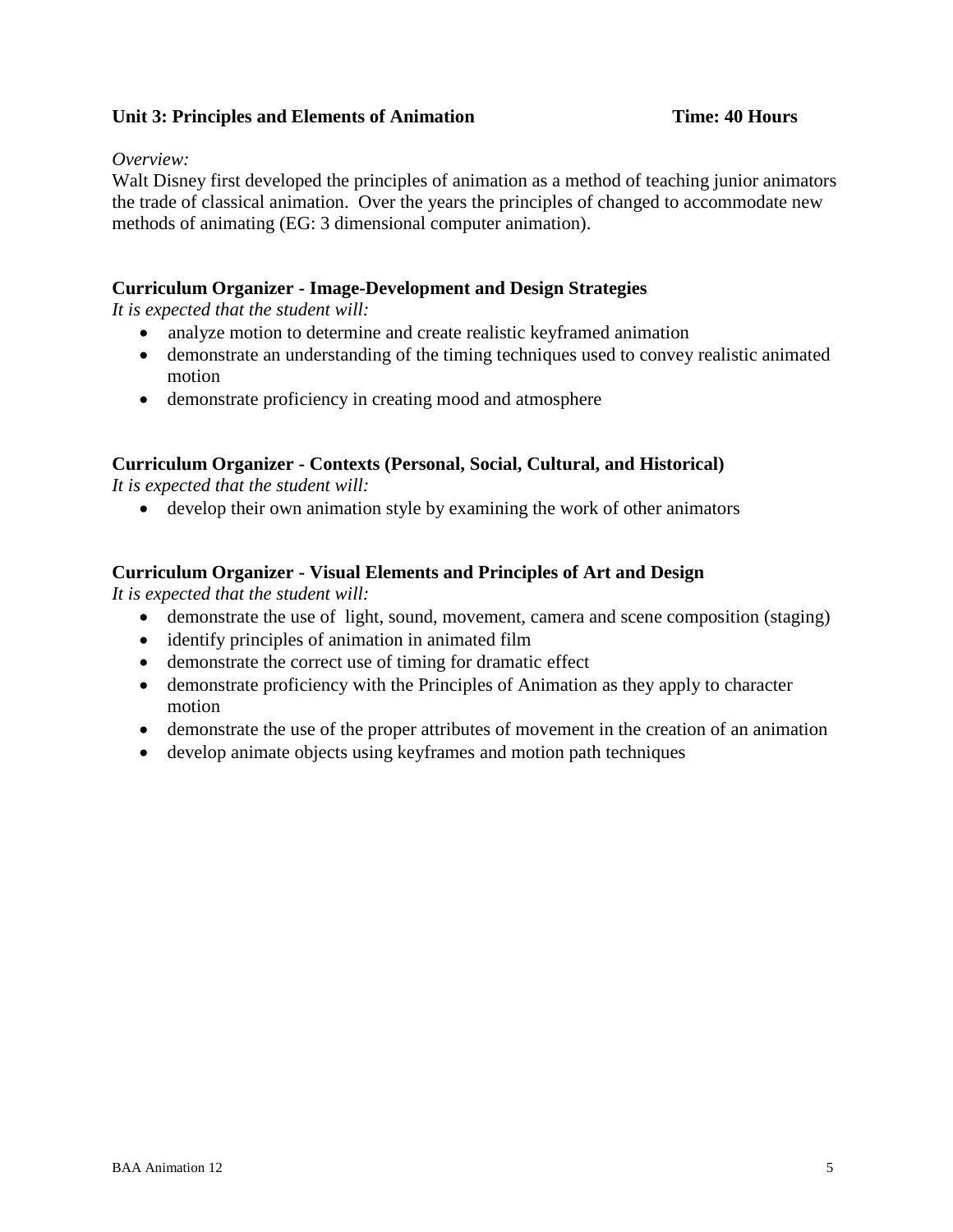#### **Unit 4: Process of Animation Time: 40 Hours**

*Overview:* In this unit students will explore and put to use strategies of animation creation from idea creation to final product. Students will become familiar with the technology and techniques they will use in the project and explore the potential of various themes and topics.

#### **Curriculum Organizer - Image-Development and Design Strategies**

*It is expected that the student will:*

- select organizational strategies best suited for each application
- create an animated short of a style of their own choice

#### **Curriculum Organizer - Contexts (Personal, Social, Cultural, and Historical)**

*It is expected that the student will:*

- demonstrate an understanding of the various animated shorts and evaluate them for editing choices
- develop treatments and scripts for a particular audience

#### **Curriculum Organizer - Visual Elements and Principles of Art and Design**

*It is expected that the student will:*

• analyze professional storyboards for staging and camera techniques

#### **Curriculum Organizer - Materials, Technologies, and Processes**

*It is expected that the student will:*

- evaluate tools for appropriate use in animation
- identify, describe, evaluate and use a variety of processes, tools, and techniques available for various animation forms
- demonstrate the safe use and care for all equipment and tools
- demonstrate a proficiency in the process of animation
- develop export formats for animation files appropriate to the final product
- create a final animated short that involves editing skills
- demonstrate proficiency in the creative process from idea to finished product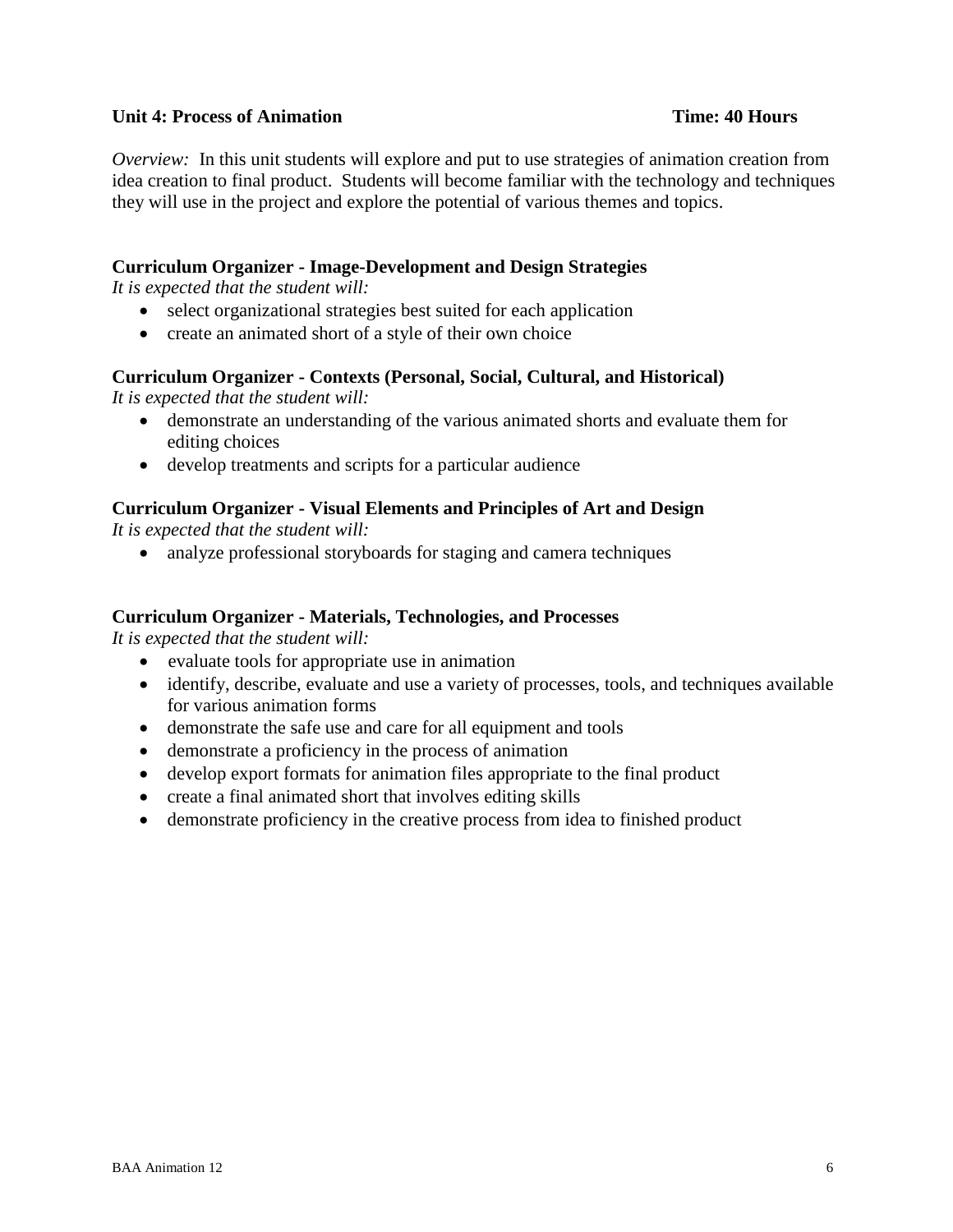#### **Instructional Component:**

- Direct instruction
- Indirect instruction
- $\blacksquare$  Interactive instruction
- Independent instruction
- Modelling
- **Practical creativity**
- **Brainstorming**
- Cooperative learning opportunities
- Media presentations
- **Internet research**
- Analysis of commercial animation
- Analysis of classroom animation
- Guest speakers

#### **Assessment Component**:

- Effective formative assessment via:
	- o Clearly articulated and understood learning intentions and success criteria
	- o Questions posed by students, peers and teachers to move learning forward Discussions and dialogue
	- o Feedback that is timely, clear and involves a plan
	- o Students are resources for themselves and others peer and self-assessment
	- o Student ownership

Formative assessment used to adapt learning experiences and inquiry plans on an on-going basis to meet specific learning goals.

Development, awareness and action, based upon metacognition intended to lead to learner independence and self-coaching.

Summative Assessment:

Summative assessments will be determined as students demonstrate proficiency/mastery toward particular learning outcomes. Summative assessments and final grades will reflect the following:

- Students will work collaboratively with the teacher to determine summative achievement on assignments and letter grades based upon dialogue, and evidence of learning
- Behaviour and work habits will NOT be included when determining letter grades
- Marks will not be deducted for late work
- Extra credit and bonus marks will not be awarded
- Plagiarizing will not result in reduced marks/grades –the student will be required to demonstrate their learning authentically
- Attendance will not be considered toward letter grade
- Only individual learning demonstrated –no group marks will be used to determine grades
- Letter grades will reflect learning towards the learning outcomes articulated above
- Letter grades will be based upon criteria provided/agreed upon toward the learning outcomes
- Letter grades will be determined in relation to the learning outcomes not in comparison to the achievement of other students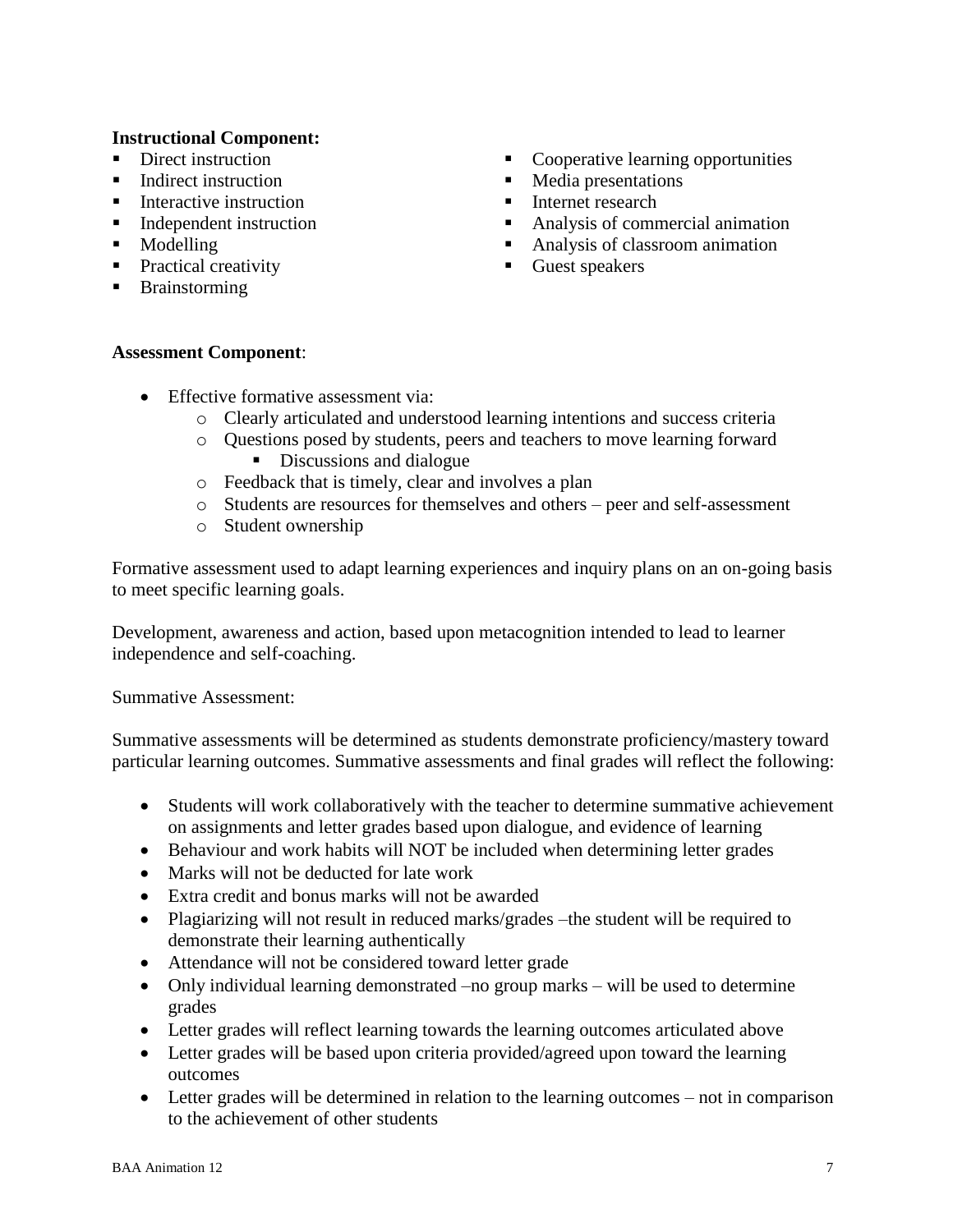- Poor work will not be assessed towards grades students will only be assessed on quality work
- Professional judgment and evidence will be used to determine final letter grade in consultation with the student
- Zeros will not be assigned to missed assignments all required assignments must be completed
- Formative or practice towards learning outcomes will not be included in final grade assessment
- Most recent evidence toward learning outcomes will be used to assign letter grades learning is not averaged over time

# **Learning Resources**:

# *Print Material*

- The Encyclopedia of Animation Techniques
- The Illusion of Life: Disney Animation
- Animation Magazine
- 3D Graphics & Animation: From Starting Up to Standing Out
- Warner Bros: Animation Art
- How to Animate Film Cartoons
- The Animation Book
- The Art of Storyboarding
- The Animator's Workbook: Step by Step Techniques
- How To Draw Animation
- How To Draw Comic Book Heroes and Villains
- Animation Magazine
- Drawing the Head and the Figure
- The Comic Book of Bad Guys and Gals

#### *Video*

- Computer Careers for Artists
- Animation: Education and the Industry in British Columbia
- Starting from Scratch: Through the Lens Series
- Computer Careers for Artists
- Animation: Education and the Industry in British Columbia
- Video in Focus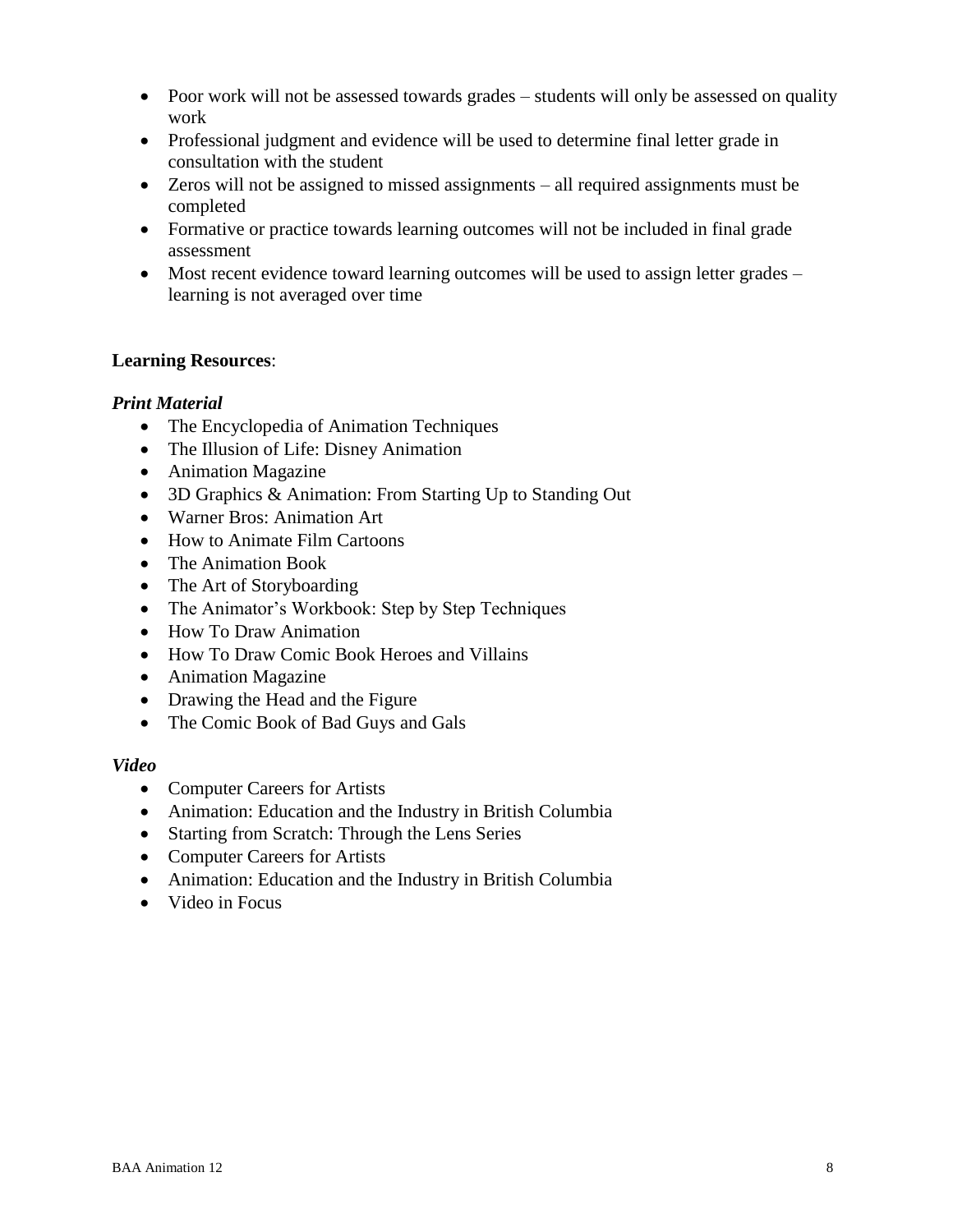#### **Additional Information**:

# **12 PRINCIPLES OF ANIMATION**

1. Squash and Stretch

This technique involves expanding and contracting the object(s) when they are in flight or are hitting a surface. For example: a ball bouncing on a surface.

2. Anticipation

Setup for the main action. It cues the audience to what is going to happen next. For instance: a character winding up before a sprint.

3. Staging

Staging is the clear presentation of an idea. What is the appropriate camera angle, character pose, screen direction and composition for the scene?

- 4. Straight Ahead Action and Pose to Pose Pose to Pose is a drawing technique in which the artist draws the first and the last image of the action and then goes back and does the in-betweens.
- 5. Follow Through and Overlapping Action Follow through is an extension of the main action. For instance, the continuation of a golf swing after the ball contact (primary action). Follow through is also evident by a secondary appendage (tail, hair, long ears) falls a little behind and continues further than the main character movement. Overlapping action dictates that not all character body parts will start and end its movement on the same frame. Such non-overlapping motions tend to look robotic. In the example at the right, the girl's hair moves a little behind the pace of her head and goes beyond the point at which her head stopped.
- 

6. Slow In and Slow Out

Organic actions accelerate and decelerate into and out of an action. In this example, the pigs movement rate is slow at the beginning and end (8 frames or 8x's) and fast when he releases the ball (1x's).



7. Arcs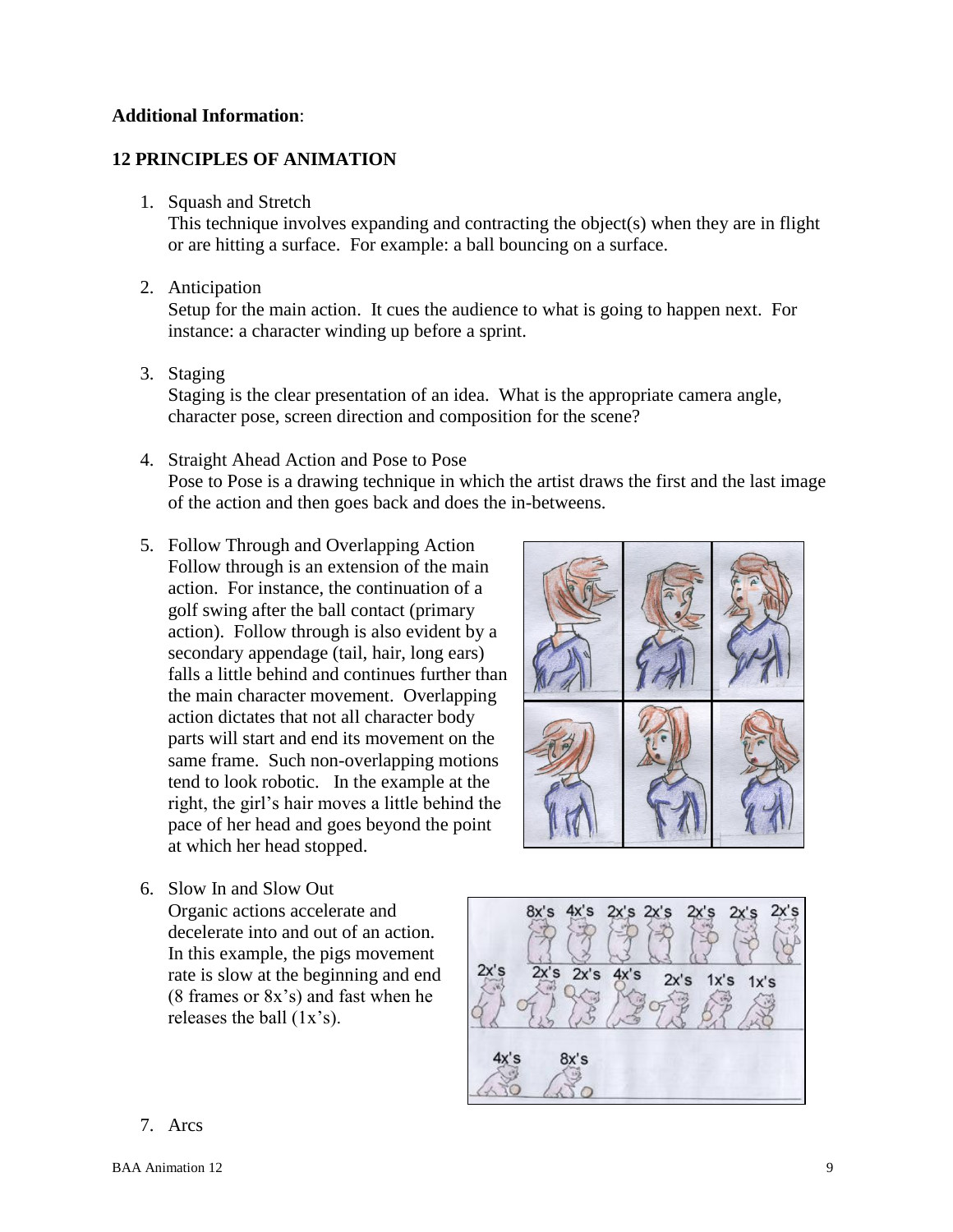Arcs are used to define the natural trajectory of an object. For instance, the character at the right follows an arc as he stoops his head down and up throughout the walk cycle.



8. Secondary Action

Any action that is second to the primary action is considered a secondary action. For instance: a character walking (primary action) may swing his/her arms back and forth (secondary action).

9. Timing

Varying speed of motion can indicate different types and strengths of forces. Timing demonstrates different attitudes. Turning one's head very quickly implies a different motivation from doing so slowly. Fast walks can imply determination. Slow walks can imply depression.

10. Exaggeration

An image-development strategy used to overemphasize a portion or aspect of an image. The thumbnail to the right demonstrates a good exaggerated pose.



11. Solid Drawing

Each individual frame or drawing in an animation should be a work of art on its own. Also, its important to stay "on-model," that is, each image of a character is consistent with the previous image. Characters and backgrounds should reflect weight, depth, and balance. The example to the right demonstrates good use of perspective creating the illusion of depth in the image.





12. Appeal

BAA Animation 12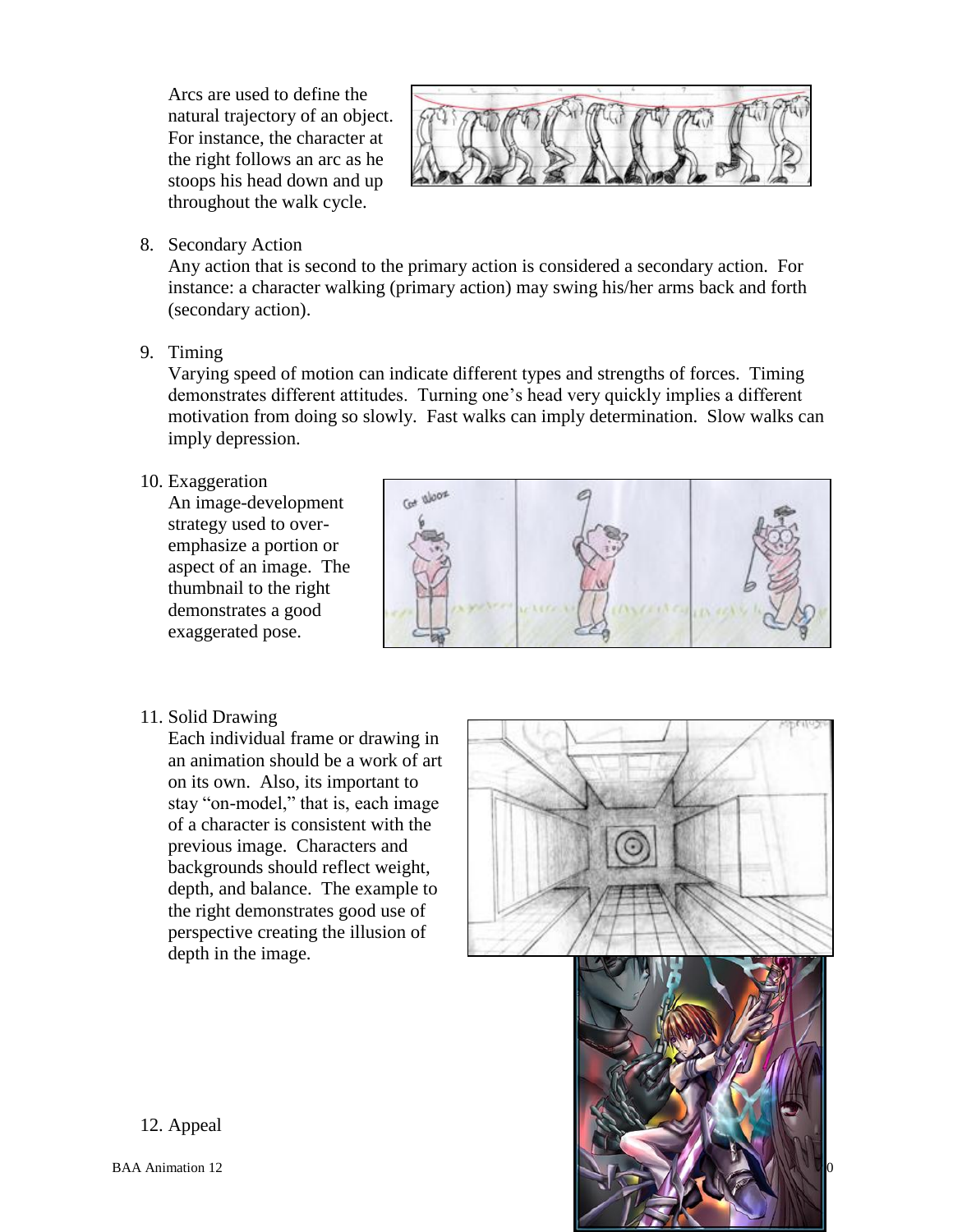The artistic concepts of composition, character design, color, camera angle, as well as all of the elements and principles of art apply to animation. Appeal involves the proper application of the general aesthetics in art and film. The images below demonstrate proper consideration of principles of design.

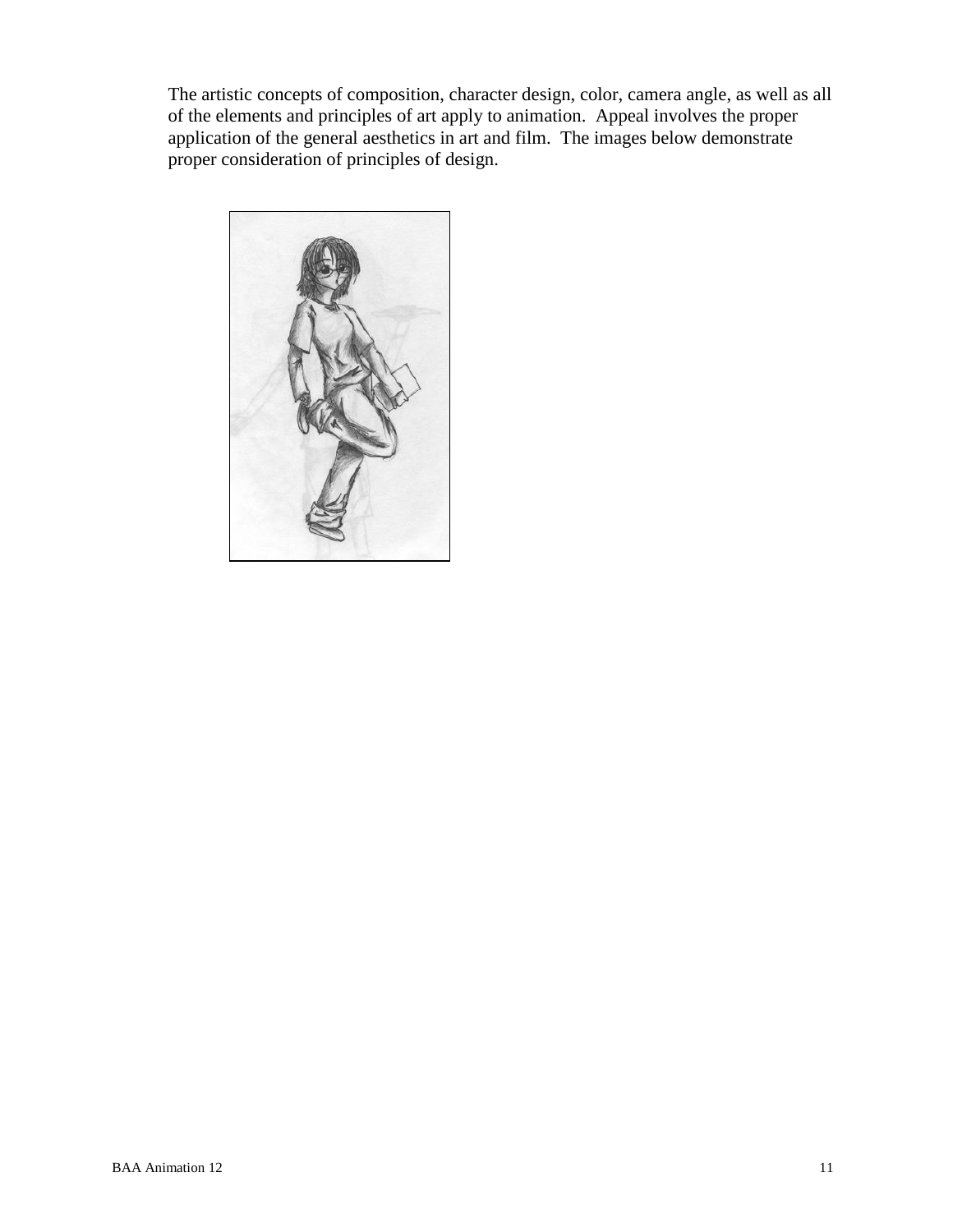# **GLOSSARY**

This glossary is meant to help the reader understand the vocabulary associated with this document. It is not a complete list of terms relating to animation.

| <b>3 Dimensional Animation</b> | Animated movement that includes width,<br>height, and depth and is accomplished through<br>computer applications.                                                           |
|--------------------------------|-----------------------------------------------------------------------------------------------------------------------------------------------------------------------------|
| <b>Animation</b>               | The technique of sequencing slightly altered<br>images over time to give a sense of<br>movement.                                                                            |
| <b>Classical Animation</b>     | A series of drawings arranged to be<br>photographed and shown in rapid succession<br>as a motion picture.                                                                   |
| <b>Claymation</b>              | An animation technique using pliable clay<br>figures whose positions are manipulated<br>incrementally before each exposure.                                                 |
| <b>Cutout Animation</b>        | A form of animation that involves using<br>cutout drawings and then moving the cutouts<br>in each frame to mimic motion.                                                    |
| <b>Cycles</b>                  | Many character actions are repetitive and can<br>be reused over and over. For instance: a<br>character walk and run cycle.                                                  |
| <b>Demo Reel</b>               | A collection of animated shorts for the<br>purpose of displaying the animator's work.                                                                                       |
| <b>Expression</b>              | To make characters life-like and display<br>emotion the animator uses facial gestures and<br>body language to denote how a character is<br>feeling.                         |
| <b>Flip-book</b>               | A series of related images put into sequence<br>and manually flipped to simulate movement.                                                                                  |
| <b>Forms of animation</b>      | There are four main types of animation:<br>cutout, classical, claymation and 3<br>dimensional.                                                                              |
| In-between<br><b>Keyframe</b>  | A drawing that is usually exactly between two<br>extremes, or key drawings.<br>A key drawing for the character's movement.<br>After the keyframe is created, the artist may |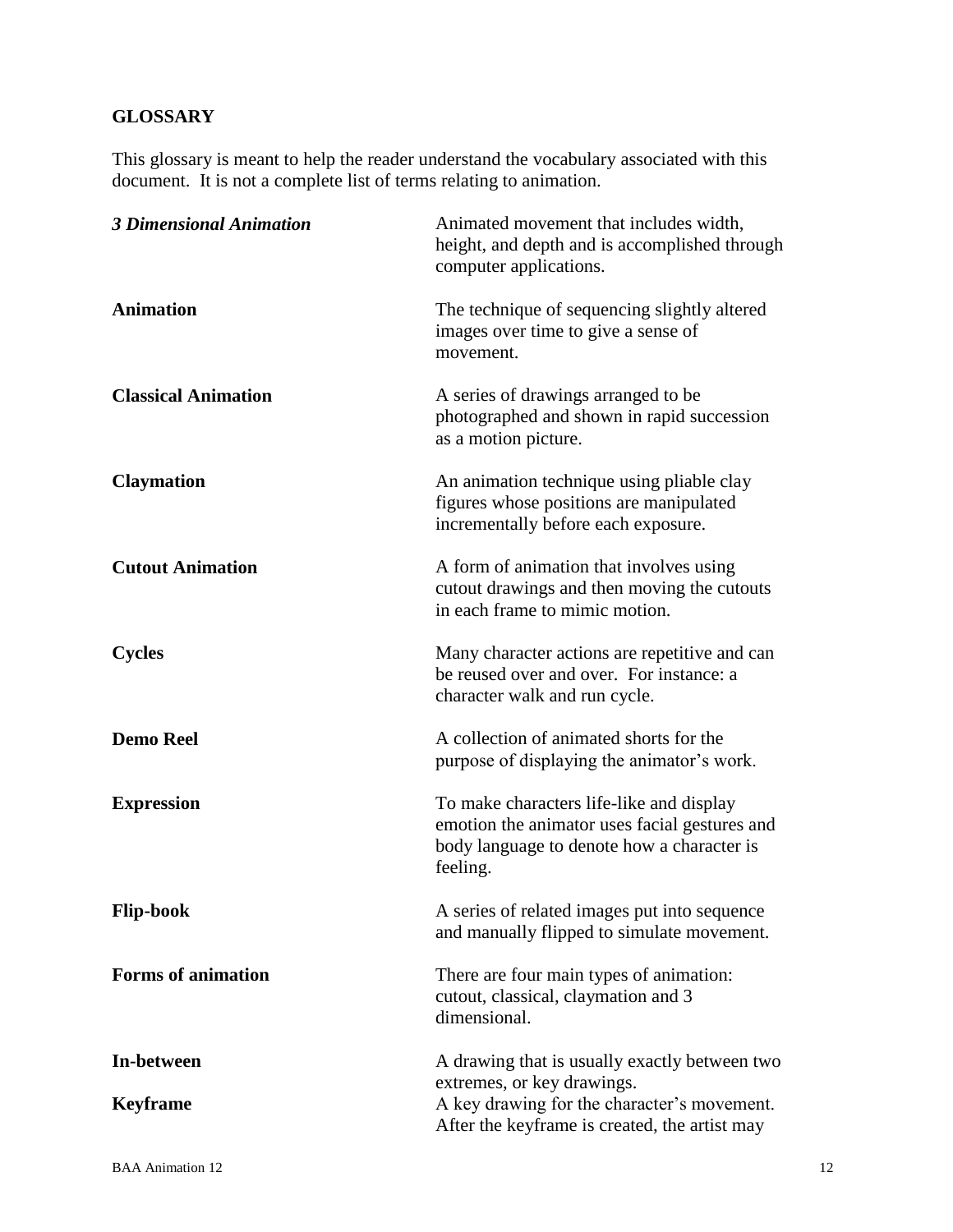|                                       | go back and complete the in-betweens.                                                                                                                                                                                                      |
|---------------------------------------|--------------------------------------------------------------------------------------------------------------------------------------------------------------------------------------------------------------------------------------------|
| <b>Lighting</b>                       | An effect that depicts how dark or light the set<br>and characters are as well as where shadows<br>will appear.                                                                                                                            |
| <b>Metamorphosis</b>                  | An image-development strategy used to<br>change an image from one form to another.                                                                                                                                                         |
| <b>Movement</b>                       | A principle of art and design concerned with<br>creating a distinctive structure that shows a<br>feeling of action or a series of actions and<br>guides a viewer's eye through a work of art.                                              |
| Path                                  | A trajectory an object follows.                                                                                                                                                                                                            |
| <b>Perspective</b><br>Phenokistoscope | A method of drawing on a flat surface (which<br>is two-dimensional) to give the illusion of<br>depth or the third dimension.<br>Probably the oldest device to actually produce<br>motion pictures, developed in 1832 by Joseph<br>Plateau. |
| <b>Portfolio</b>                      | An artist's resume that includes examples of<br>his/her work.                                                                                                                                                                              |
| <b>Primary Action</b>                 | The main motion of the character.                                                                                                                                                                                                          |
| <b>Proportion</b>                     | The size relationship between the parts of an<br>image and the whole.                                                                                                                                                                      |
| <b>Rotation</b>                       | Character body parts can revolve around an<br>axis. For instance: a character's head will<br>turn on its axis.                                                                                                                             |
| Storyboard                            | A visual planning device, sketching out a<br>sequence of frames for a comic strip, film,<br>video, or multimedia presentation.                                                                                                             |